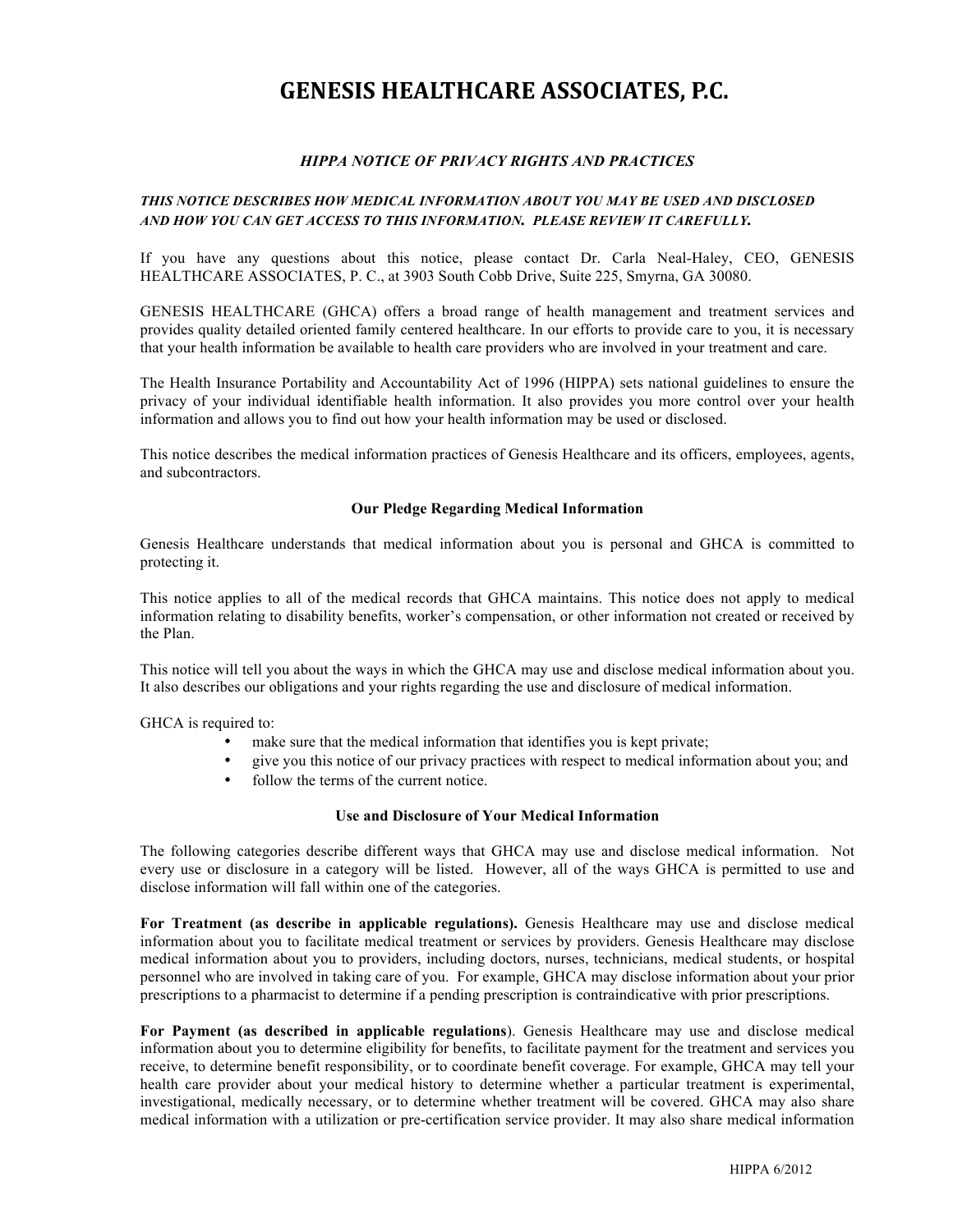with another entity to assist with the adjudication or subrogation of health claims or to another health plan to coordinate benefit payments.

For Health Care Operations (as described in applicable regulations). Genesis Healthcare may use and disclose medical information about you for other operations. These uses and disclosure are necessary to the operation of our business. For example, GHCA may use medical information in connection with: (1) conducting quality assessment and improvement activities and (2) business planning and development such as cost management and business management and general administrative activities.

**As Required By Law.** Genesis Healthcare will disclose medical information about you when required to do so by federal, state or local law. For example, Genesis Healthcare may disclosed information when required by court order in a litigation proceeding

**To Avert a Serious Threat to Health and Safety**. Genesis Health care may use and disclose medical information about you when necessary to prevent a serious threat to your health and safety or of the public or another person. Any disclosure, however, would only be to someone able to help prevent the threat.

## **Special Situations**

**Disclosure to Health Plan Sponsor(s).** Information may be disclosed to a health care provider by GHCA for purposes of facilitating claims payments. In addition, medical information may be disclosed to GHCA personnel or its subcontractors solely for the purposes of administering benefits.

**Organ and Tissue Donation**. If you are an organ donor, GHCA may release medical information to organizations that handle organ procurement or organ, eye or tissue transplantation or to an organ donation bank, as necessary to facilitate organ or tissue donation and transplantation.

**Worker's Compensation.** Genesis Healthcare may release medical information about you for worker's compensation or similar programs. These programs provide benefits for work-related injuries or illness.

**Public Health Risks.** Genesis Healthcare may disclose medical information about you for public health activities. These activities generally include the following:

- to prevent or control disease, injury or disability;
- to report child abuse or neglect;'
- to report reactions to medications or problems with products;<br>• to notify neonle of recalls of products they may be using;
- to notify people of recalls of products they may be using;
- to notify a person who may have been exposed to a disease or may be at risk for contracting or spreading a disease or condition;
- to notify the appropriate government authority if Genesis Healthcare believes a patient has been the victim of abuse or neglect or domestic violence. GHCA will only make this disclosure if you agree, or when required or authorized by law.

**Health Oversight Activities**. The plan may disclose medical information to a health oversight agency for activities authorized by law. These oversight activities include audits, investigations, inspections, and licensure. These activities are necessary for the government to monitor the health care system, government programs, and compliance with civil rights laws.

**Law Suits and Disputes.** If you are involved in a lawsuit or a dispute, GHCA may disclose medical information about you in response to a court or administrative order. GHCA may also disclose medical information about you in response to a subpoena, discovery request, or other lawful process by someone else involved in the dispute, but only if efforts have been made to tell you about the request.

**Law Enforcement**. Genesis Healthcare may release medical information if asked to do so by law enforcement officials:

- in response to a court order, subpoena, warrant, summons or similar process;
	- to identify or locate a suspect, fugitive, material witness, or missing person;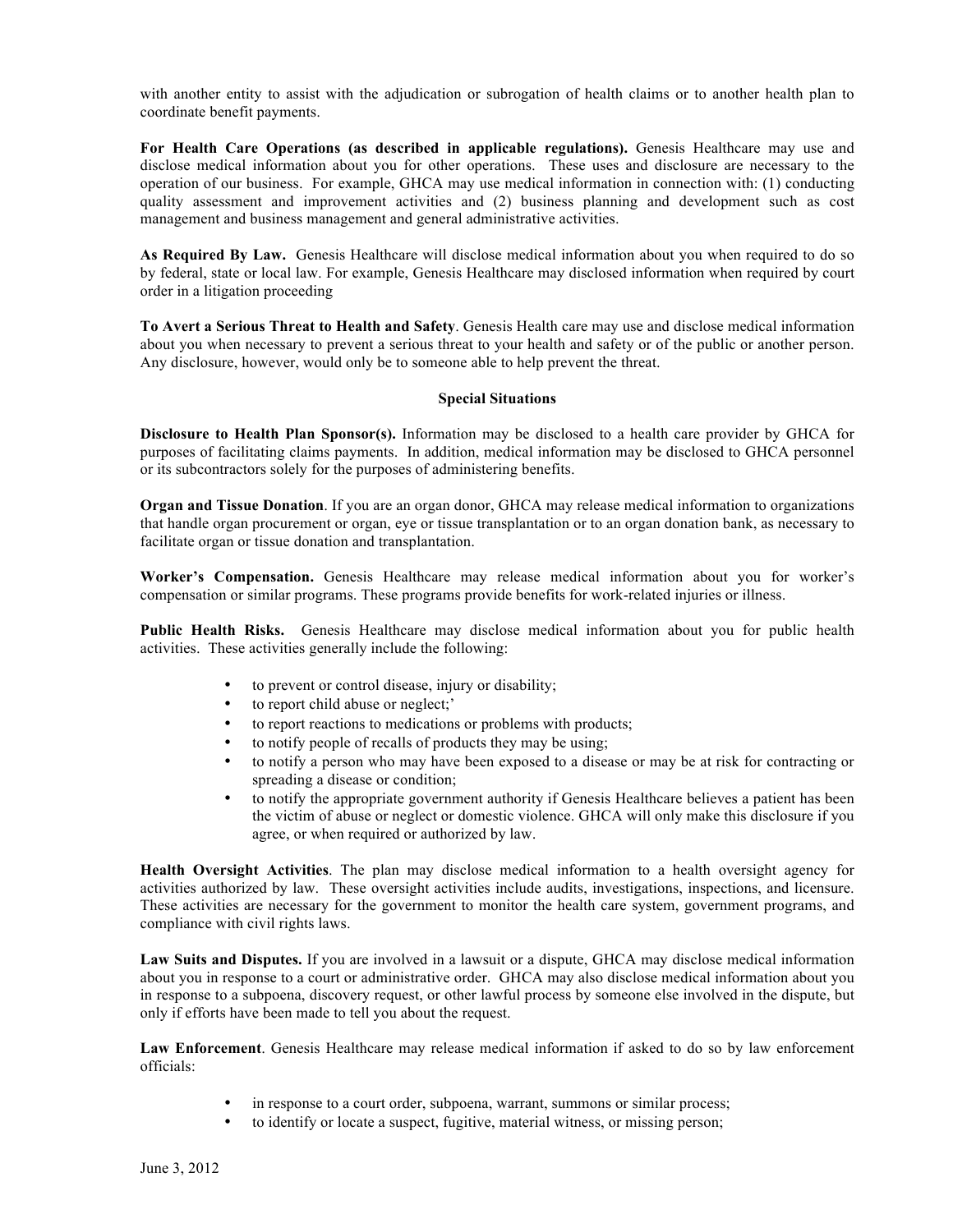- about the victim of a crime, if, under certain circumstances, GHCA is unable to obtain the person's agreement;
- about a death GHCA believes may be the result of criminal conduct;
- in emergency circumstances to report a crime; the location of the crime or victims; or the identity, description or location of the person who committed the crime.

**Coroners, Medical Examiners and Funeral Directors**. GHCA may release medical information to a coroner or medical examiner. This may be necessary, for example, to identify a deceased person or determine the cause of death. GHCA may also release medical information about participants to funeral directors as necessary to carry out their duties.

**National Security and Intelligence Activities**. GHCA may release medical information about you to authorized federal officials for intelligence, counterintelligence, and other national security activities authorized by law.

# **Your Rights**

You have the following rights regarding medical information GHCA maintains about you:

**Right to Inspect and Copy.** You have the right to inspect and copy medical information that may be used to make decisions about your medical care and treatment or the processing of your insurance claims. To inspect and copy medical information that may be used to make decisions about you, you must submit your request in writing to Dr. Carla Neal-Haley, 3903 South Cobb Drive, Suite 225, Smyrna, GA 30080. (770) 434-1904. If you request a copy of the information, GHCA may charge a fee for the costs of copying, mailing or other supplies associated with your request.

Genesis Healthcare may deny your request to inspect and copy in certain very limited circumstances. If you are denied access to medical information, you may request that the denial be reviewed.

**Right to Amend**. If you feel that medical information GHCA has about you is incorrect or incomplete, you may ask us to amend the information. You have the right to request an amendment for as long as the information is kept by GHCA.

To request an amendment, your request must be made in writing and submitted to Dr. Carla Neal-Haley, at 3903 South Cobb Drive, Suite 225, Smyrna, GA 30080.

In addition, you must provide a reason that supports your request. GHCA may deny your request for an amendment if it is not in writing or does not include a reason to support the request. In addition, GHCA may deny your request if you ask us to amend information that:

- is not part of the medical information kept by or for GHCA;
- was not created by us, unless the person or entity that created the information is no longer available to make the amendment;
- is not part of the information which you would be permitted to inspect and copy; or
- is accurate or complete.

**Right to an Accounting of Disclosures**. You have the right to request an "accounting of disclosures" where such disclosure was made for any purpose other than treatment, payment, or health care operations. To request this list or accounting of disclosures, you must submit your request in writing to Dr. Carla Neal-Haley, 3903 South Cobb Drive, Suite 225, Smyrna, GA 30080, (770) 434-1904.

Your request must state a time period which may not be longer than six years and may not include dates before June of 2006. Your request should indicate in what form you want the list (for example, paper or electronic). The first list you request within a 12-month period will be free. For additional lists, GHCA may charge you for the cost of providing the list. Genesis Healthcare will notify you of the cost involved and you may choose to withdraw or modify your request at that time before any costs are incurred.

**Right to Request Restrictions**. You have the right to request a restriction or limitation on the medical information GHCA uses or discloses about you for treatment, payment, or health care operations. You also have